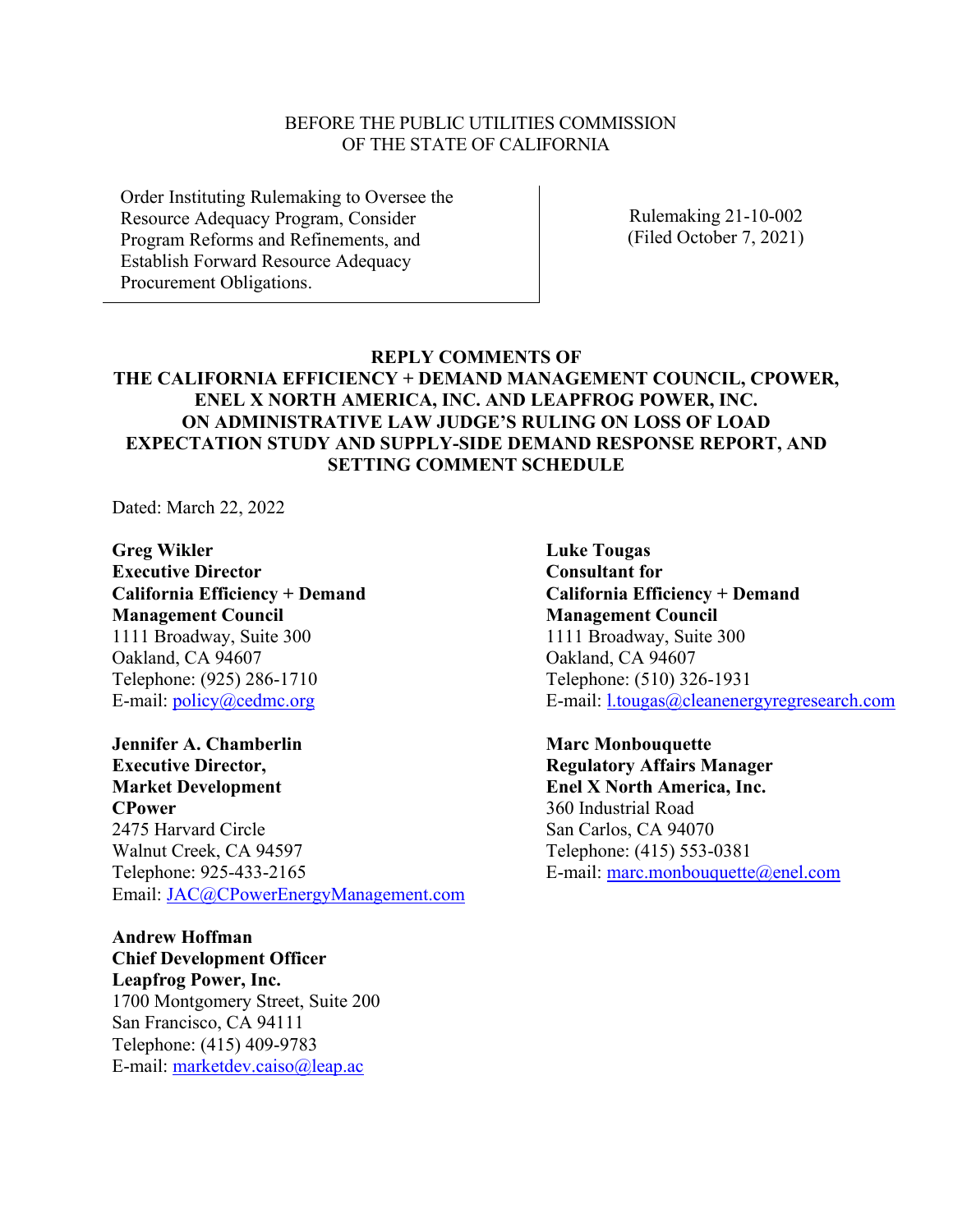## **TABLE OF CONTENTS**

# *Page*

| I.            |                                                                     |
|---------------|---------------------------------------------------------------------|
| II.           |                                                                     |
| III.          |                                                                     |
| IV.           | DR HAS ALREADY BEEN DECLARED A VARIABLE                             |
| $V_{\bullet}$ | THE DR COALITION SUPPORTS RECOMMENDATIONS MADE BY                   |
| VI.           | REPLY COMMENTS ON THE LIP-INFORMED ELCC                             |
|               | A. Using an ELCC-Based DR Counting Methodology Does Not             |
|               | <b>B.</b> The Commission Should Not Extend the LIP-Informed         |
|               |                                                                     |
|               |                                                                     |
|               |                                                                     |
|               | B. The Council's Proposal Will Not Create a Greater Burden than the |
| IX.           |                                                                     |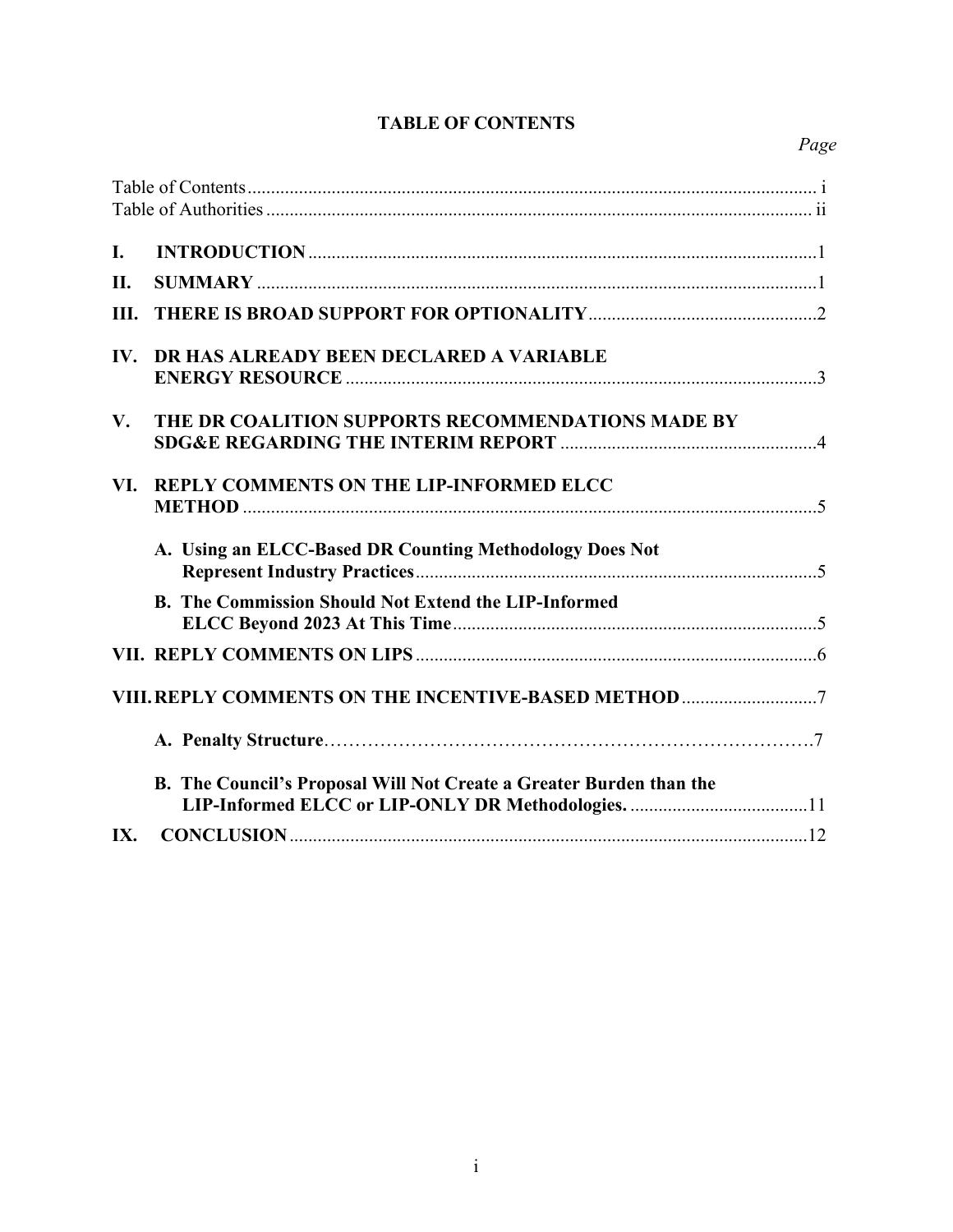## **TABLE OF AUTHORITIES**

*Page*

# **CPUC DECISIONS**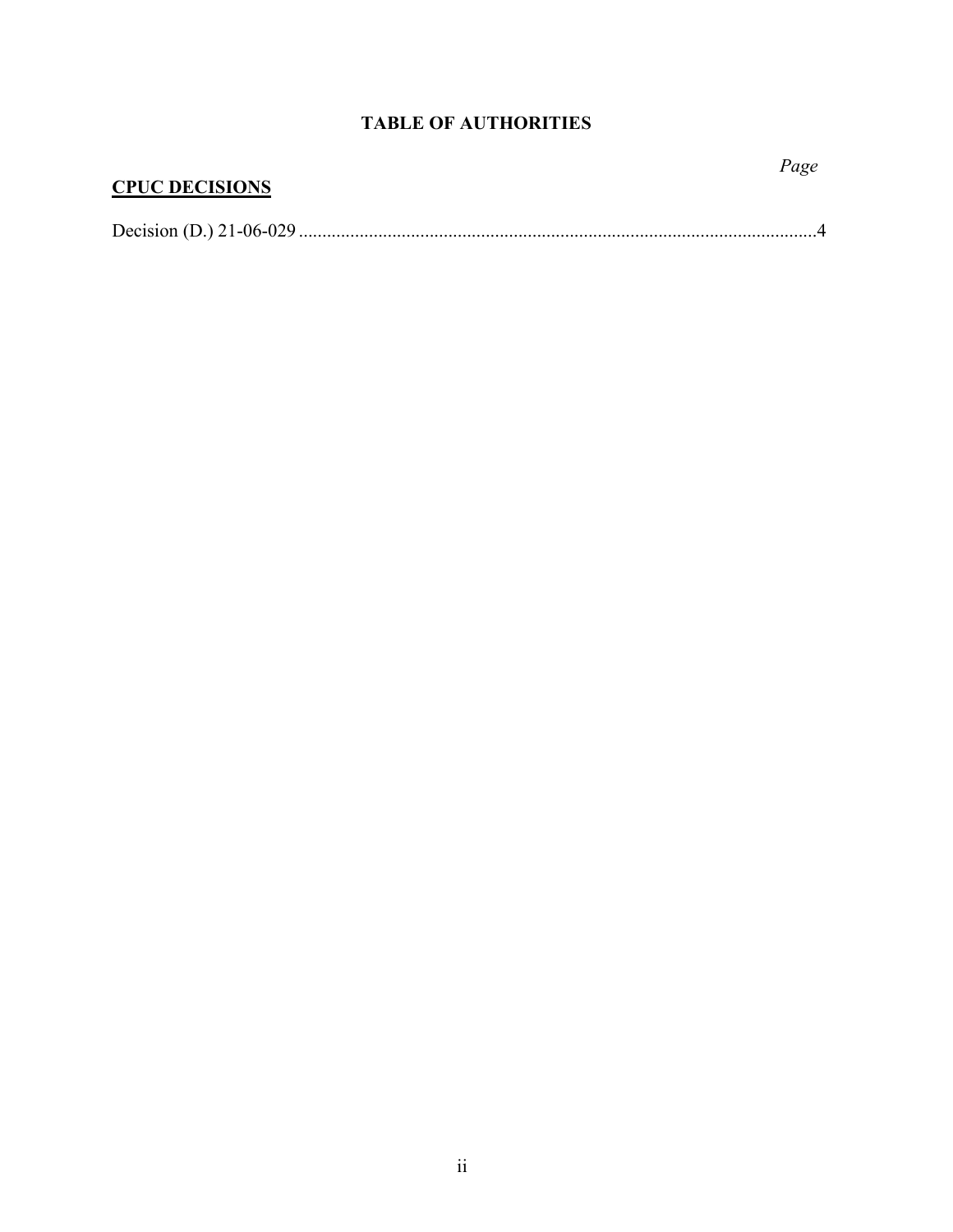#### BEFORE THE PUBLIC UTILITIES COMMISSION OF THE STATE OF CALIFORNIA

Order Instituting Rulemaking to Oversee the Resource Adequacy Program, Consider Program Reforms and Refinements, and Establish Forward Resource Adequacy Procurement Obligations.

Rulemaking 21-10-002 (Filed October 7, 2021)

## **REPLY COMMENTS OF THE CALIFORNIA EFFICIENCY + DEMAND MANAGEMENT COUNCIL, CPOWER, ENEL X NORTH AMERICA, INC. AND LEAPFROG POWER, INC. ON ADMINISTRATIVE LAW JUDGE'S RULING ON LOSS OF LOAD EXPECTATION STUDY AND SUPPLY-SIDE DEMAND RESPONSE REPORT, AND SETTING COMMENT SCHEDULE**

## **I. INTRODUCTION**

The California Efficiency + Demand Management Council ("the Council")<sup>1</sup>, CPower, Enel X North America, Inc. ("Enel X"), and Leapfrog Power, Inc. ("Leap") (collectively, the "DR Coalition") appreciates this opportunity to submit its Opening Comments on the Administrative Law Judge's Ruling on Loss of Load Expectation Study and Supply-Side Demand Response Report, and Setting Comment Schedule, issued in this resource adequacy ("RA") proceeding on February 18, 2022 ("February 18 Ruling"). These Reply Comments have been timely filed and served pursuant to the Commission's Rules of Practice and Procedure and the instructions contained in the February 18 Ruling. The DR Coalition's Reply Comments focus the California Energy Commission's ("CEC's") Qualifying Capacity ("QC") of Supply-Side Demand Response ("DR") Working Group ("Working Group") Interim Report ("Interim Report").

#### **II. SUMMARY**

- There is broad support for optionality for the 2023 Resource Adequacy ("RA") year;
- Adoption of the Load Impact Protocol-Informed Effective Load Carrying Capability ("LIP-Informed ELCC") is not required for DR to be a variable energy resource;

 $1$  The views expressed by the California Efficiency + Demand Management Council are not necessarily those of its individual members.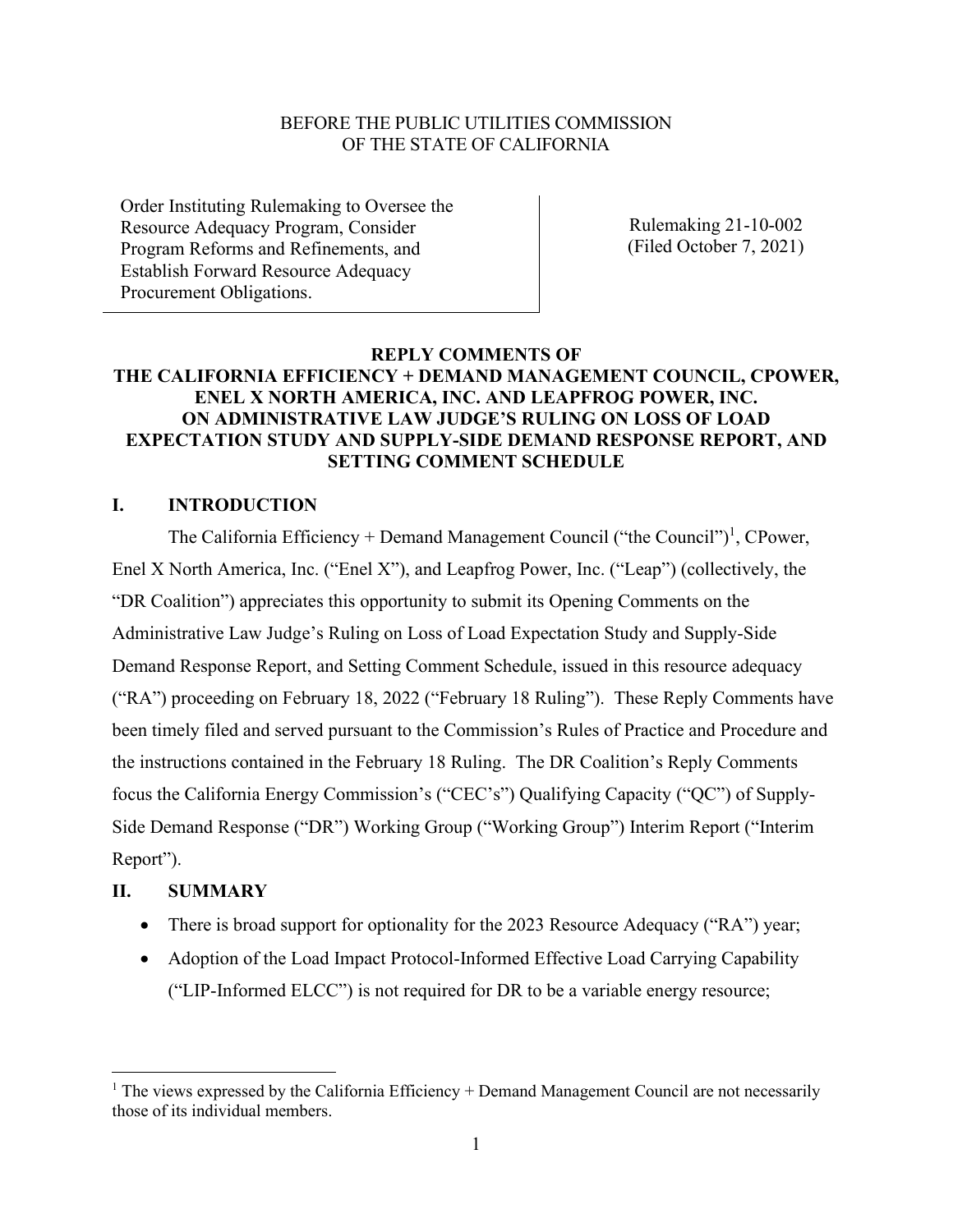- The Commission should adopt the recommendations made by San Diego Gas & Electric ("SDG&E") to improve the transparency of the Working Group should it be extended;
- The Incentive-Based Method is a capacity market industry standard for DR resources;
- The Commission should not adopt the LIP-Informed ELCC Method beyond the 2023 RA Year unless it does so for all of the proposed DR counting methodologies;
- The Commission should disregard SDG&E's inaccurate statements regarding the Load Impact Protocols ("LIPs");
- The Council's penalty structure of the Incentive-Based Method is sufficiently robust to provide the appropriate incentives for DR providers to deliver their contracted capacity; and
- The Incentive-Based Method will impose no greater burden on the Energy Division than the LIP-Informed ELCC Method.

## **III. THERE IS BROAD SUPPORT FOR OPTIONALITY.**

A large majority of parties commenting on the Interim Report were in favor of its recommendation that investor-owned utilities ("IOUs") and DR providers have the opportunity to select whether to use the Incentive-Based Method, LIP-Informed ELCC Method, or the status quo load LIP process. However, Public Advocates Office ("PAO") argues against optionality in favor of adopting a single supply-side DR counting method to "facilitate Resource Adequacy ("RA") reform by allowing stakeholders and the Commission to consider how to adapt that preferred method into the Slice-of-Day design."<sup>2</sup> PAO asserts that the existence of four DR counting methods (presumably including the Loss of Load Expectation ("LOLE")-Weighted LIP Method) would harm the RA reform effort because they would have to be adapted to the final Slice-of-Day framework once it is approved by the Commission.<sup>3</sup>

The DR Coalition certainly supports regulatory efficiency and appreciates the intent behind PAO's position, but the Interim Report was clear in its recommendations that the adoption of two or three additional DR counting methods would be for the 2023 RA year only and, if approved by the Commission, the next phase of the Supply-Side DR QC Working Group ("Working Group") would address the need for a method that would conform with the approved

<sup>2</sup> PAO Opening Comments, at p. 22.

<sup>3</sup> *Id.*, at p. 23.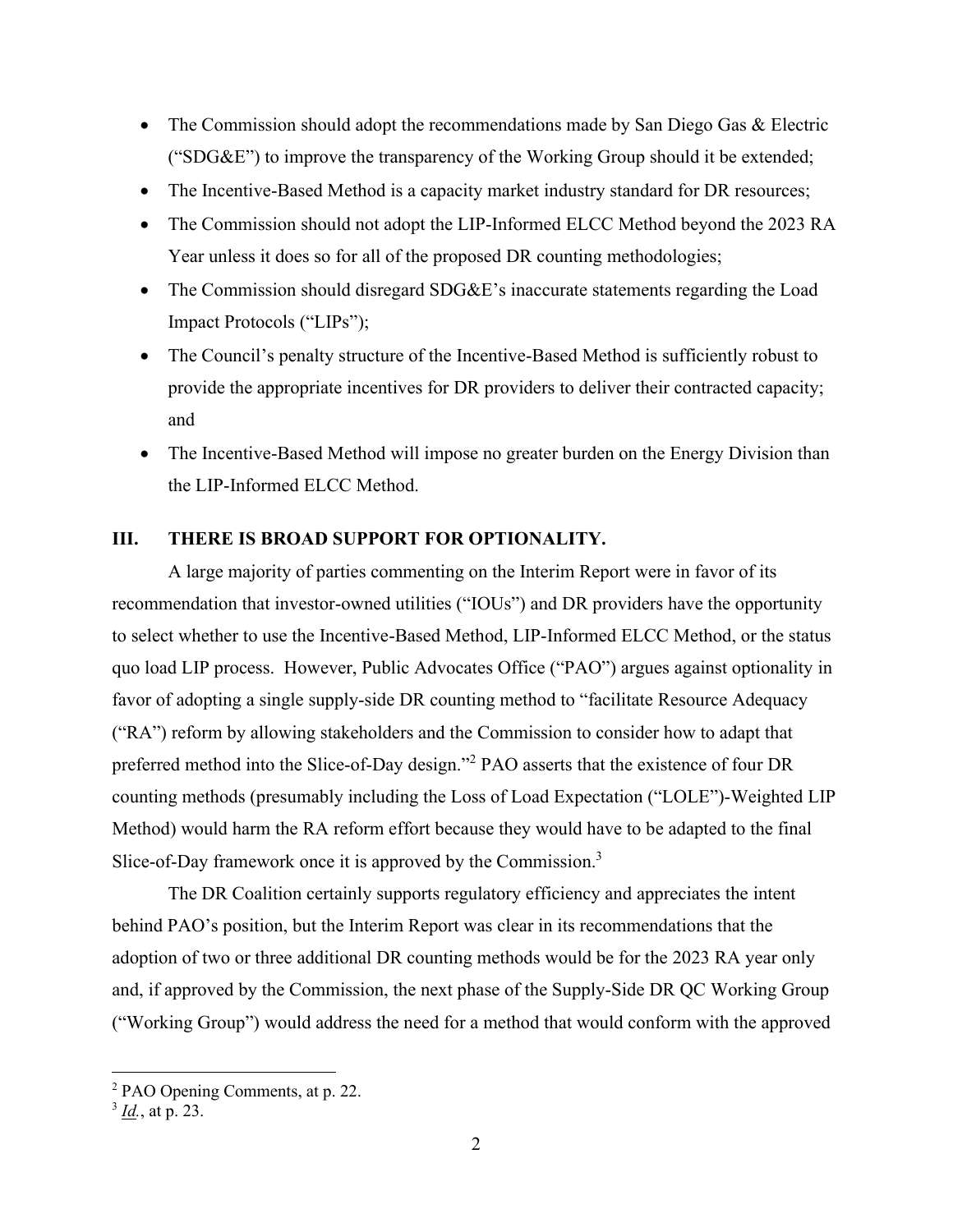Slice-of-Day framework.<sup>4</sup> Furthermore, as PAO indicated, Pacific Gas and Electric Company ("PG&E") and Gridwell Consulting ("Gridwell") recommended that the development of DR counting rules under Slice-of-Day be deferred to the Working Group.<sup>5</sup> So, it appears that PAO's concerns are unfounded.

PAO also claims that allowing multiple DR counting options would create difficulty for the Commission to compare the capacity contributions of each method and would violate the Commission's policy of an even playing field for IOU and third-party DR.<sup>6</sup> These are fair points but it is important to note that these methodologies are meant to be tested in 2023 only and are not meant to set any precedent.<sup>7</sup> It is necessary to test them in order to determine their accuracy and administrative efficiency. With regard to PAO's concern about different DR counting methods for IOU and third-party DR, this could be solved by the Commission opening the Incentive-Based Method to IOUs as well as DR providers and opening the two new LIP-based proposals to DR providers. This would also address SDG&E's concern that the two new LIPbased methods would apply the LIPs more vigorously to the IOUs.<sup>8</sup> In any event, there already are two different counting methods in place – one for IOU and most third-party DR, and one for the Demand Response Auction Mechanism Pilot ("DRAM"), so there is already precedent for utilizing multiple counting methods.

#### **IV. DR HAS ALREADY BEEN DECLARED A VARIABLE ENERGY RESOURCE.**

PG&E, SDG&E, and PAO made statements in their respective opening comments implying that DR is not currently a variable energy resource ("VER"). PG&E states, "The LOLP-weighted LIP does not provide a viable solution that enables the IOUs to submit DR as a variable resource on supply plans without incurring RAAIM penalties"<sup>9</sup>, and "More importantly, LIP-informed ELCC methodology recognizes DR as a variable-output resource and qualifies DR resources for exemption from the California Independent System Operator Corporation's ("CAISO") RA availability incentive mechanism ("RAAIM")."<sup>10</sup> SDG&E states, "SDG&E

<sup>4</sup> Interim Report, at p. 41.

<sup>5</sup> PAO Opening Comments, at p. 23.

<sup>6</sup> *Id.*, at p. 20.

<sup>7</sup> Interim Report, at pp. 41-42.

<sup>8</sup> SDG&E Opening Comments, at p. 11.

<sup>9</sup> PG&E Opening Comments, at p. 4.

 $10 \underline{Id}$ , at p. 2.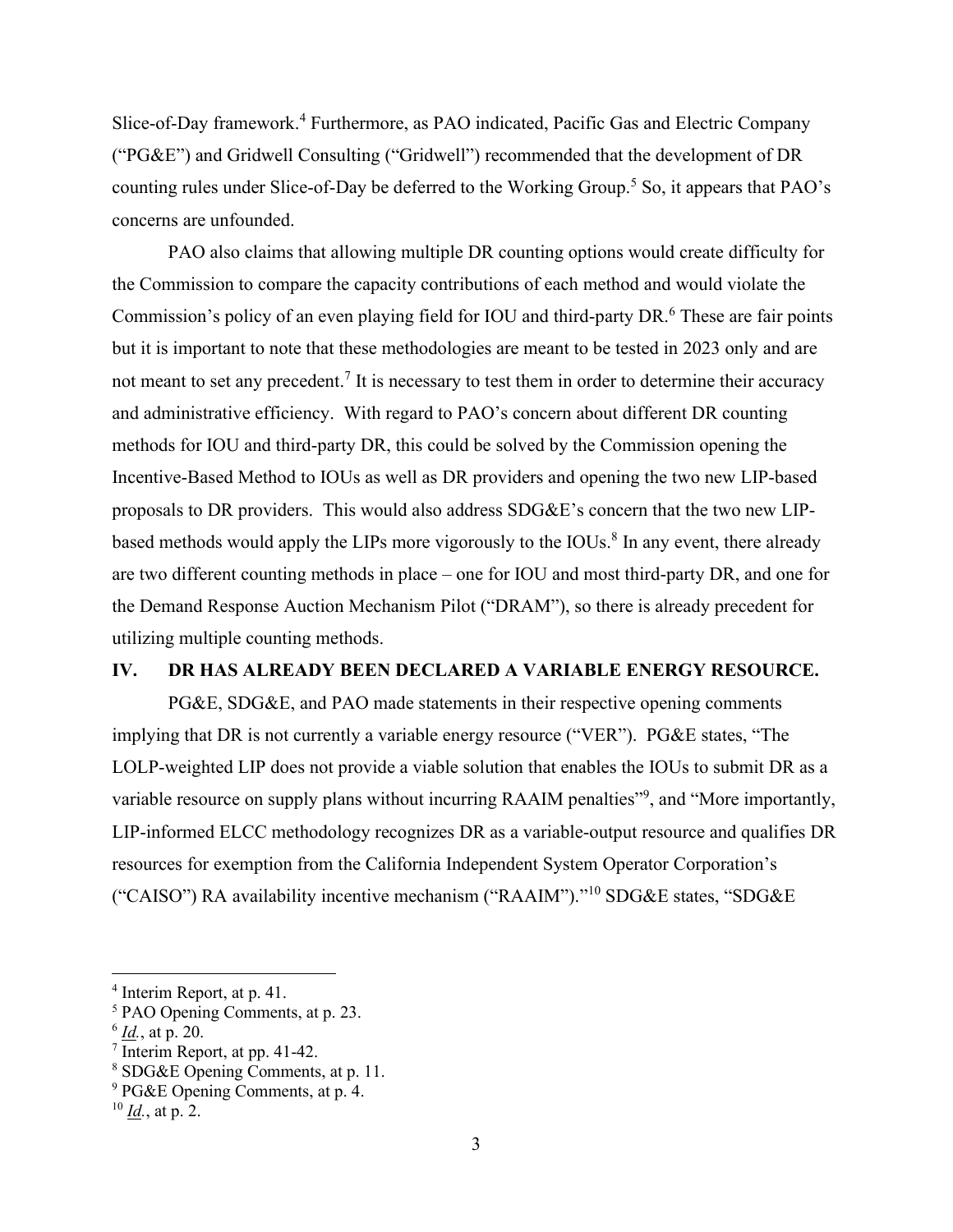believes that DR should be treated as a variable resource."<sup>11</sup> PAO states, "Development of a new QC method may help enable DR to be categorized as a variable resource (VER)…"<sup>12</sup> Adoption of the LIP-Informed ELCC Method does not in and of itself confer VER status to DR.

This issue has already been settled in Decision ("D.") 21-06-029 where the Commission clearly states in Finding of Fact 5: "DR is a variable resource with behavioral and weatherdependent characteristics and DR should be treated as such in CAISO's markets."<sup>13</sup> Regardless of whether the Commission adopts the LIP-Informed ELCC method, DR will remain a VER pursuant to this decision and the CAISO should treat it as such irrespective of the methodology that is used to set its QC value.

## **V. THE DR COALITION SUPPORTS RECOMMENDATIONS MADE BY SDG&E REGARDING THE INTERIM REPORT**

The DR Coalition appreciates SDG&E's critique of the Interim Report and recommendations for its improvement. SDG&E made the following recommendations and suggested the Interim Report be amended accordingly: $14$ 

- 1. The Interim Report should clearly identify where stakeholders agreed on certain issues, as well as where there were disagreements.
- 2. A lack of transparency in the CAISO model and process to develop QC values.
- 3. Include the Working Group principles.

It is critical that, for the sake of transparency, the views of all parties participating in the Working Group are fully reflected in the Phase 2 report, should the Commission adopt a second phase to develop long-term DR counting methods. The Commission should adopt SDG&E's recommendations because they will improve the transparency of the process which is essential to a fair and even-handed process. However, as much as the DR Coalition supports SDG&E's intentions, it is unclear how the Interim Report can be revised as SDG&E suggests and still ensure a Commission decision in June.

<sup>&</sup>lt;sup>11</sup> SDG&E Opening Comments, at p. 4.

<sup>12</sup> PAO Opening Comments, at p. 4.

<sup>&</sup>lt;sup>13</sup> D.21-06-029, at Finding of Fact 5.

<sup>14</sup> SDG&E Opening Comments, at pp. 2-4.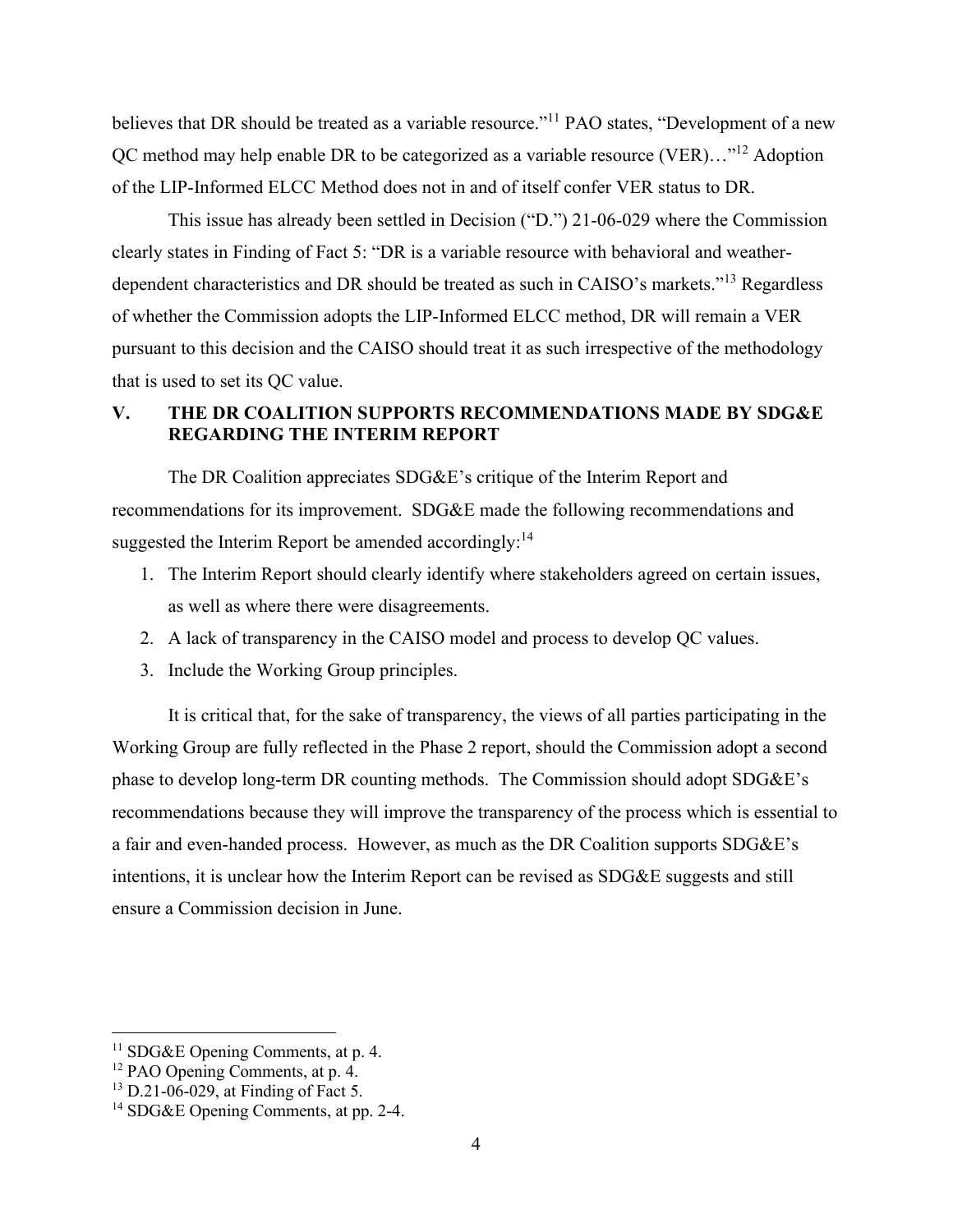#### **VI. REPLY COMMENTS ON THE LIP-INFORMED ELCC METHOD**

## **A. Using an ELCC-Based DR Counting Methodology Does Not Represent Industry Practices.**

The CAISO claims that the LIP-Informed ELCC method represents "accepted industry leading practices and captures the use-limitations, limited energy, and variable nature of most demand response programs to establish QC values."<sup>15</sup> In a footnote to this statement, the CAISO indicates that the Commission uses ELCC for wind and solar, the Midcontinent System Operator uses ELCC for wind, PJM Interconnection uses ELCC for "wind, solar, storage, and other resource types with limited energy or availability", and that Southwest Power Pool and Northwest Power Pool are actively exploring the use of ELCC methodologies.<sup>16</sup> Presumably, the CAISO made this statement to lend legitimacy to its proposed method; however, while it is true that ELCC is used in some markets, it is not used in any of these markets for DR Conversely, the Incentive-Based Method uses the same approach that is currently being used for DR capacity resources in PJM Interconnection, New York ISO, and ISO-New England. So, if the prevalence of a method's use throughout the country is to be a factor in its approval, the Incentive-Based Method clearly has a far more legitimate claim as an accepted industry-leading practice and should be considered accordingly.

## **B. The Commission Should Not Extend the LIP-Informed ELCC Beyond 2023 At This Time.**

The CAISO recommends that the Commission adopt the LIP-Informed ELCC method through 2024 to allow time to review 2023 results and identify further refinements.<sup>17</sup> CAISO appears to acknowledge parties' concerns about the compatibility of LIP-Informed ELCC with a Slice-of-Day framework, but it nevertheless insists that adopting LIP-Informed ELCC through 2024 would "present a valuable opportunity to learn from interim results."<sup>18</sup>

It is not clear how the CAISO intends to deploy this methodology in 2024 under a Sliceof-Day framework, especially when one of the two options – the 24-slice approach – is by almost all accounts incompatible with LIP-Informed ELCC. Therefore, the benefit of this extension is unclear. However, if the Commission approves the CAISO's recommendation to utilize the LIP-

<sup>&</sup>lt;sup>15</sup> CAISO Opening Comments, at p. 2.

<sup>16</sup> *Id.*

<sup>17</sup> *Id.*, at pp. 6-7.

<sup>18</sup> *Id.*, at p. 7.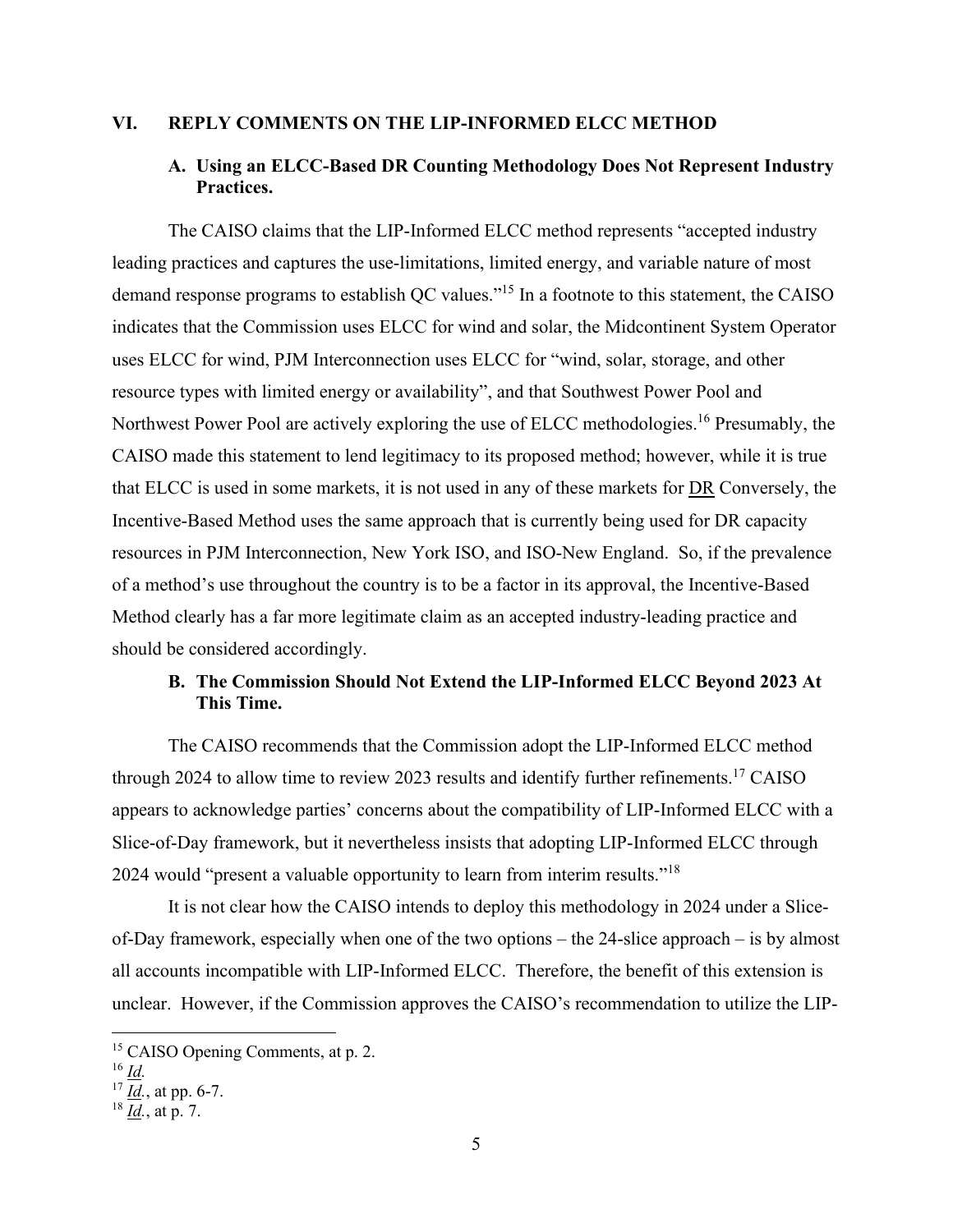Informed ELCC in 2024, then it should adopt the Incentive-Based Method and LOLE-Weighted LIP methods for that year as well. CAISO's reasoning for an extra year – to learn from interim results and inform a long-term QC methodology (should the Commission delay Slice-of-Day implementation) – is just as applicable to the other proposed methodologies. There is no good reason to extend this treatment to the CAISO proposal only.

#### **VII. REPLY COMMENTS ON THE LIPS**

SDG&E makes several inaccurate statements in support of the LIPs that must be addressed in order to ensure a factual record. First, SDG&E contends that the statement in the Interim Report that the LIPs lack transparency is not factual.<sup>19</sup> The Council, DR Coalition, and the Interim Report have all stated that the LIP process - specifically, the assignment of QC values that differ from the LIP-based ex ante estimates - lacks transparency. On many occasions, members of the DR Coalition, most recently in opening comments on the Interim Report, have stated that DR providers are not provided an explanation by the Energy Division when it approves a lower QC value than requested in their respective LIP reports.<sup>20</sup> Contrary to SDG&E's assertion, this is indeed a fact and this shortcoming is highly problematic. DR providers should be able to have transparency in how their inputs directly affect their QC values – this is a hallmark of a well-functioning market.

SDG&E appears to imply that the LIP update process, which allows IOUs and DR providers to update their DR QC values up to twice per year, offsets the inaccuracies caused by the two-year lag from ex ante development to adoption of the OC value.<sup>21</sup> The DR Coalition appreciates SDG&E's acknowledgment of this data lag problem but unfortunately, this update process is not functioning as intended. First, it is only open to updates of 10 MW or 20% of a DR portfolio, whichever is *higher*. This threshold is too high for many DR providers, for whom even a few MW can represent a significant difference in revenues. Second, it is difficult for a DR provider to know whether it has even met the update threshold because the Energy Division only provides a single QC value without specifying the underlaying enrollment forecast and percustomer impact. These two numbers are critical for a DR provider to determine whether its portfolio has grown enough to qualify for an update.

<sup>19</sup> SDG&E Opening Comments, at p. 8.

<sup>20</sup> DR Coalition Opening Comments, at pp. 11-12.

<sup>&</sup>lt;sup>21</sup> SDG&E Opening Comments, at p. 8.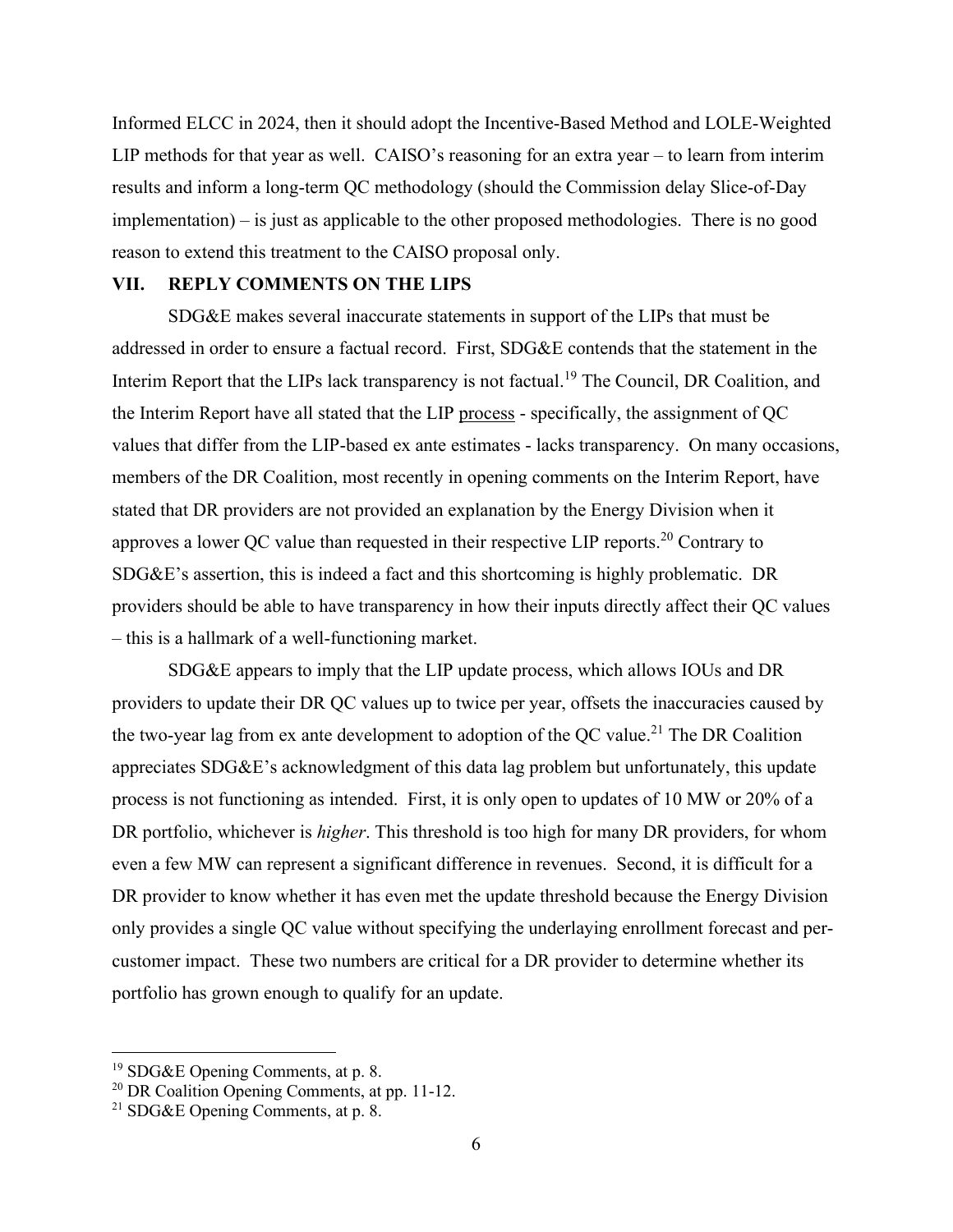The DR Coalition appreciates SDG&E's observation that the LIPs should be refined rather than be replaced.<sup>22</sup> In fact, over the last few years the members of the DR Coalition have twice proposed very modest revisions to the LIPs to streamline the reporting requirements to reduce the cost and time burden on both IOUs and DR providers.<sup>23</sup> Each time, the IOUs resisted these efforts and made no attempt to propose their own improvements. This resistance consequently led the DR Coalition and other members of the DR community to pursue the Incentive-Based Method. In fact, a third attempt was made to refine the LIPs during the Working Group discussions, when the Council proposed a Streamlined LIPs proposal in which the LIPs would be streamlined to focus solely on RA valuation (i.e., no long-term load impact forecasts) and would utilize a common set of models that all IOUs and DR providers could access at any time to very quickly determine their QC values. If the Commission approves another phase of the Working Group and this proposal is discussed again, the DR Coalition would welcome SDG&E's and the other IOUs' constructive involvement in further developing this proposal.

Finally, SDG&E incorrectly claims that third-party DR providers have guaranteed cost recovery of the costs associated with the LIP process.<sup>24</sup> This is simply not true. There is no guarantee that a DR provider will sell any of its capacity when participating outside an IOU DR program. Without that revenue guarantee, there is no guarantee of cost recovery. Conversely, the IOUs' benefit from a Commission-approved DR EM&V budget, some of which is specifically dedicated to the LIP process. These two situations are in no way equivalent.

#### **VIII. REPLY COMMENTS ON THE INCENTIVE-BASED METHOD**

#### **A. Penalty Structure.**

PG&E states that "because the primary mechanism of the PJM/NYISO approach to enforce capacity is only after the fact, subject to financial incentives, the CEDMC proposal creates threats to grid reliability."<sup>25</sup> The Commission should ignore this unsupported and hyperbolic statement. The Incentive-Based Method includes the exact same "after-the-fact"

<sup>22</sup> SDG&E Opening Comments, at p. 9.

<sup>23</sup> *Track 2 Proposal of California Efficiency + Demand Management Council, CPower, Enel X North America, Inc., and Leapfrog Power, Inc.*, February 21, 2020, R.19-11-009, at pp. 15-16; and *Joint Track 4 Proposal of the California Efficiency + Demand Management Council, CPower, Leapfrog Power, Inc., and OhmConnect, Inc.*, January 28, 2021, R.19-11-009.

<sup>24</sup> SDG&E Opening Comments, at p. 9.

<sup>&</sup>lt;sup>25</sup> PG&E Opening Comments, at p. 3.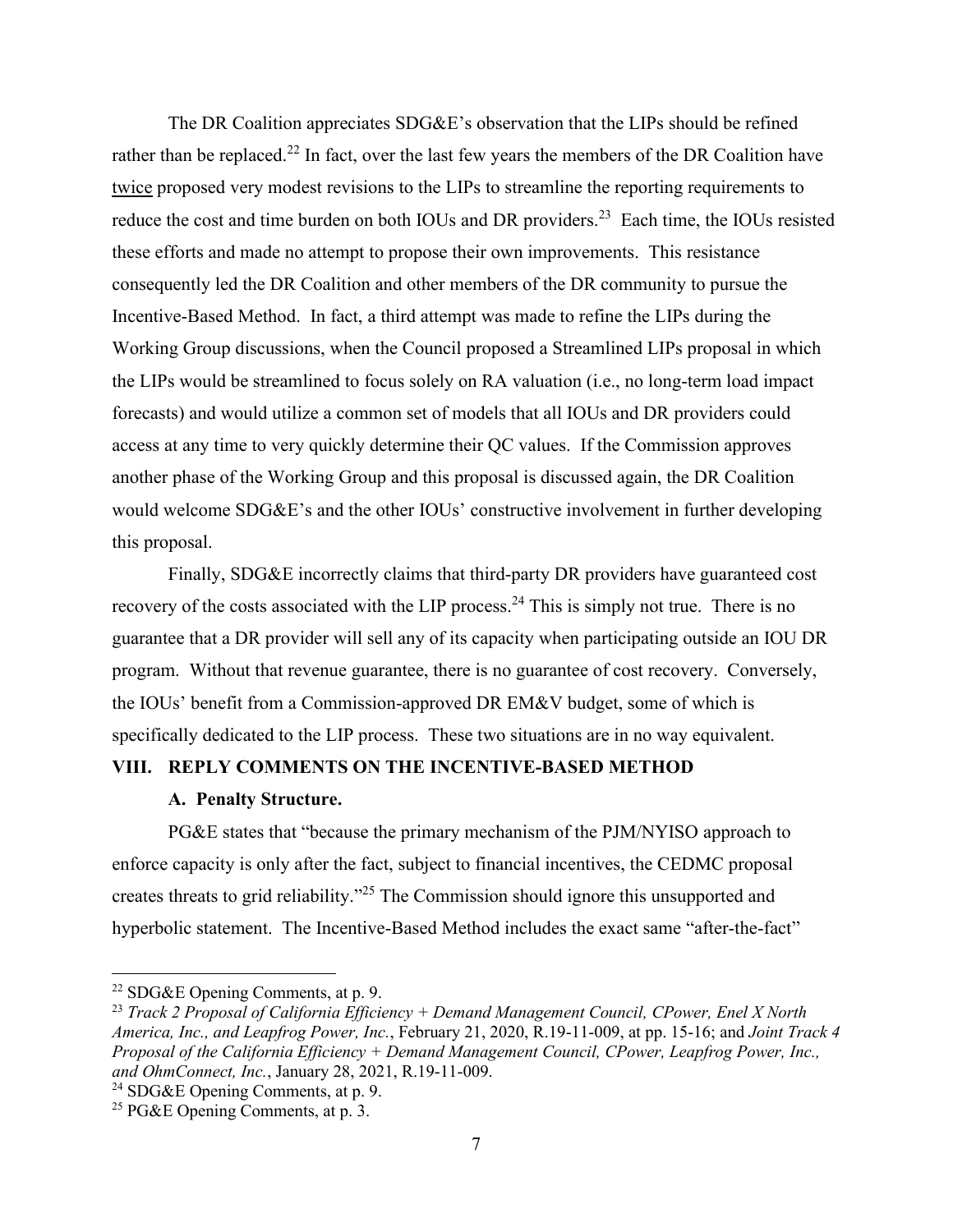penalty structure used by PG&E's own Capacity Bidding Program ("CBP"). It is disingenuous for PG&E to claim that this penalty structure is effective for the CBP but not for third-party DR.

The CAISO makes a similar argument stating, "The CAISO has concerns with adopting CEDMC's proposal for 2023 without first determining whether the penalty structure would provide sufficient incentives for DRPs to reasonably estimate OC values.<sup>"26</sup> Again, this same penalty structure is used by PG&E's CBP, and, to the DR Coalition's knowledge, the CAISO has never objected to it in the past.

The DR Coalition would like to stress that none of the IOUs suffer financial consequences when their own DR programs do not deliver consistent with their QC values; in fact, when presented with the possibility of being subject to RAAIM penalties, it appears that they would rather support a DR counting methodology that will undoubtedly devalue their own DR programs rather than be subject to the possibility of penalties. However, this de facto penalty will not be borne by the IOUs; instead, this likely devaluation will reduce the QC value of their DR programs which will in turn have a financial consequence to all ratepayers whose retail providers receive an allocation of the DR QC value. Conversely, the Incentive-Based Method was developed by members of the DR community who chose to impose a penalty structure on themselves on the condition that it be balanced with a more administratively efficient methodology. Even if the Commission adopts the LIP-Informed ELCC Method, the IOUs will continue to be at no risk of penalties for under-delivering. Therefore, the Incentive-Based Method, which places more rigor on the back end of the process, is no less valid than the CAISO's and IOUs' decision to pursue an approach that places more rigor on the front end. The Commission should disregard PG&E's and CAISO's arguments on this matter.

PAO believes that regardless of whether the CEC's or Council's penalty structure is adopted for the Incentive-Based Method, DR providers "will be able to provide inaccurate forecasts and justify DC invoices with no supporting data for the majority of the year" and appears to believe that quarterly testing for third-party DR is insufficient.<sup>27</sup> PAO then provides a table showing how DR providers could abuse the penalty structure.<sup>28</sup> It appears that PAO may have misunderstood how the penalty structure is meant to be applied. The Council's/PG&E CBP penalty structure is shown in the table below:

<sup>26</sup> CAISO Opening Comments, at p. 5.

<sup>27</sup> PAO Opening Comments, at p. 24.

<sup>28</sup> *Id.*, Table 1, at p. 25.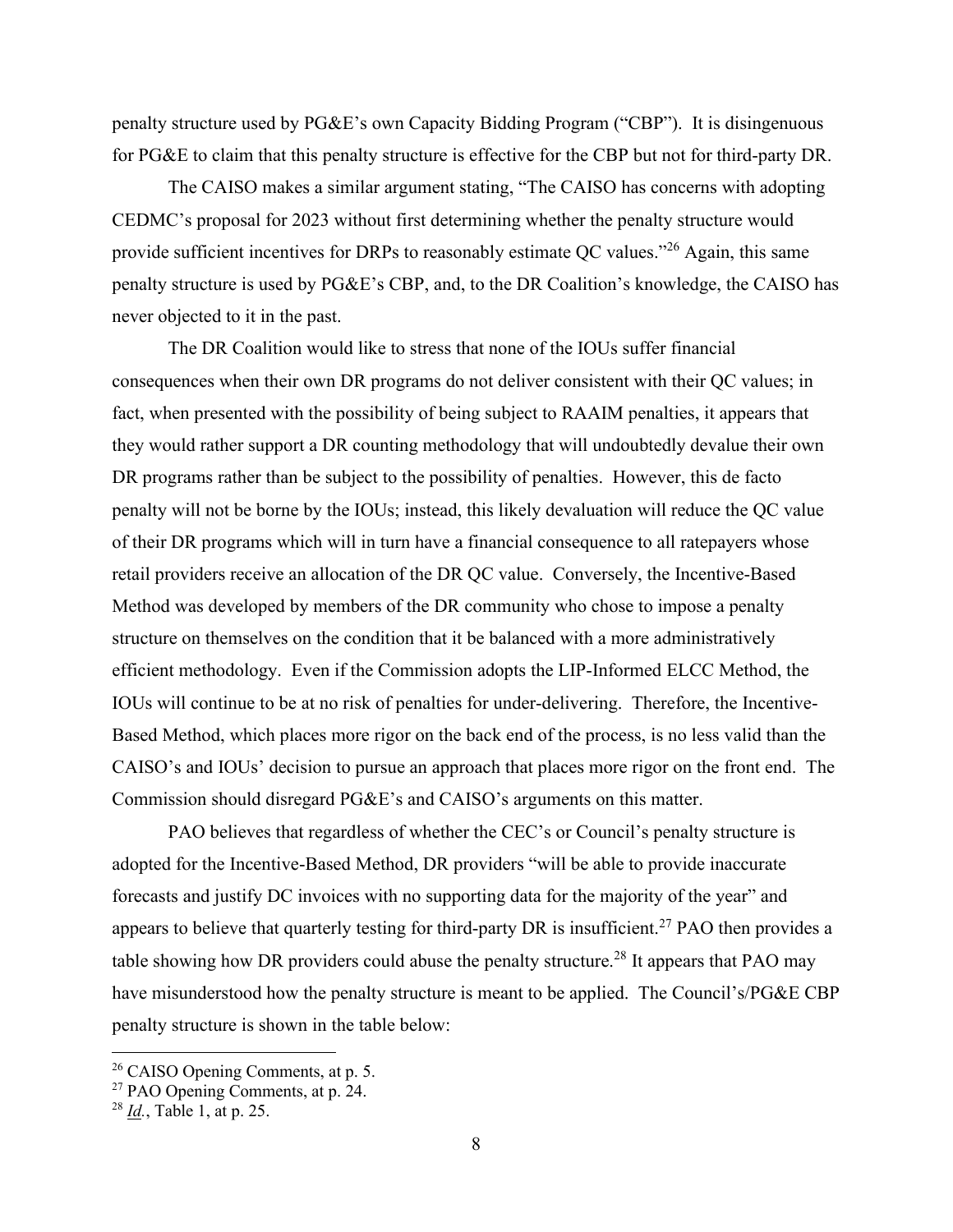| <b>Contracted QC vs. DC Value</b>                                           | <b>Penalty</b>     |
|-----------------------------------------------------------------------------|--------------------|
| 105% - 75% of Monthly Supply Plan QC                                        | None               |
| $\langle 75\% \text{ to } \rangle = 60\% \text{ of Monthly Supply Plan QC}$ | $50\%$ of DC       |
| <60% to 0% of Monthly Supply Plan QC                                        | $(60%$ -Hourly     |
|                                                                             | Delivered Capacity |
|                                                                             | Ratio of DC)       |

**Table 1: Incentive-Based Method/PG&E CBP Penalty Structure**

Under this structure, a DR provider, if it delivers at least 75% of its Monthly Supply Plan quantity (putting it the top bracket), receives a payment based on its DC. For example, using the same contract quantity and price used by PAO in its Table 1, delivering 300 kW of a 400 kW Monthly Supply Plan quantity will result in the DR provider earning a payment of 300 kW x  $$5.00/kW = $1,500$ . To be clear, the DR provider would not be paid for 400 kW if it only delivers 300 kW.

If the DR provider delivers 60% of its Monthly Supply Plan quantity (putting it in the middle bracket), its payment will be discounted by 50%. Applying this to the example, (240 kW  $x $5.00/kW$  \*  $50\% = $600$ .

Should the DR provider deliver less than 60% of the Monthly Supply Plan quantity (putting it in the bottom bracket), its payment would be further discounted by a percentage difference of 60% - (% of delivered Monthly Supply Plan quantity). Once again, applying this to the example and using a 40% delivered Monthly Supply Plan quantity (i.e., 160 kW), (60%-40%  $= 20\%$ ) \* 160 kW = 32 kW x \$5.00/kW = \$160.

Clearly, the Incentive-Based Method penalty structure is sufficiently rigorous to incentivize good performance and was deemed so by the Commission. However, it appears that the crux of PAO's concern is that third-party DR is tested too infrequently which could lead to DR providers relying on the MOO for two months out of each quarter and accept the discounted payment during the third month of each quarter.<sup>29</sup> However, this ignores the Energy Division's role in being the final arbiter of DR QC values. Just as they do under the LIP process, the Energy Division would have the right to discount DR providers' QC values based on their respective track records in providing accurate QC estimates. This feedback mechanism serves as

 $29$  PAO Opening Comments, at p. 25.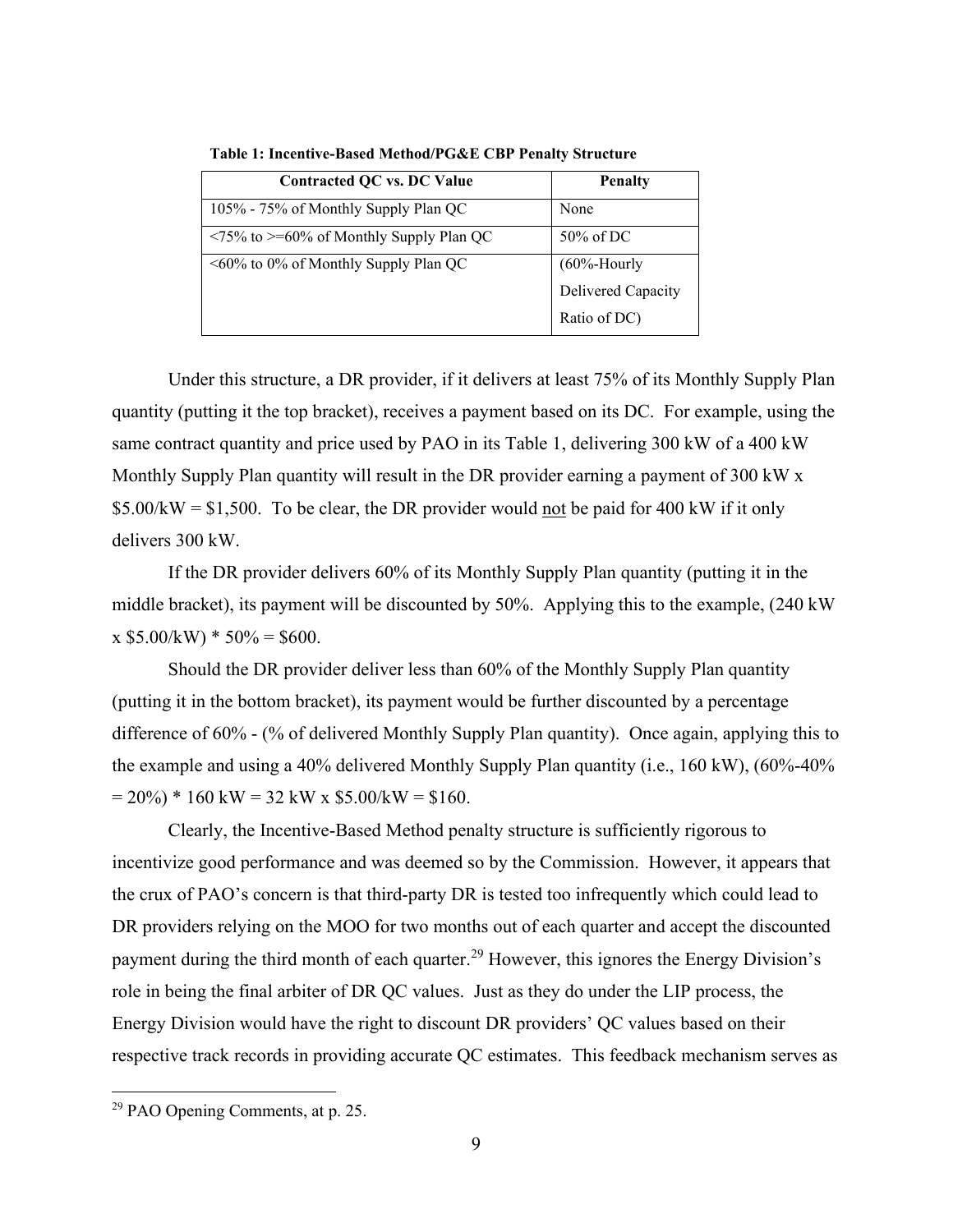the incentive that PAO claims is missing to incentivize accurate bidding outside of months when testing is required. Applying this to PAO's example, a DR provider that continually performs poorly during its quarterly tests would rightfully have its QC values reduced significantly by the Energy Division during the next assessment.

The DR Coalition urges the Commission to reject PAO's attempt to link the DRAM performance to all other third-party DR.<sup>30</sup> PAO makes an unproven claim that the DRAM "has underperformed over the course of the pilot" and cites the same claim made without evidence in the Interim Report.<sup>31</sup> The Interim Report provided no evidence that DRAM has "underperformed" (nor did it define this term), therefore PAO's claim is also unsupported. Ostensibly, this general belief of poor DRAM performance is based on the DRAM evaluation that was delivered in January 2019 and was based on DRAM performance through 2018.<sup>32</sup> If true, these presumptions are based on analysis that is three years old. Furthermore, any claims by PAO and CEC regarding the effectiveness of the DRAM penalty structure is purely speculative because it was not implemented until 2020, after the January 2019 DRAM Evaluation Report, so there are little data to inform such a position.

PAO criticizes the Incentive-Based Method's lack of a penalty mechanism for shortfalls between the contracted capacity and the year-ahead and month-ahead Supply Plans.<sup>33</sup> The Council did consider these elements but, upon discussions with Council members who contract with non-IOU LSEs for their DR capacity, the Council was informed that penalty provisions addressing these two points are included as standard features in their contracts. Contrary to the unsupported claim by PAO that the buyers would be left to cover the position in the event of a shortfall in year-ahead and month-ahead Supply Plans, LSE contracts require the DR provider to replace its undelivered capacity by procuring on the open market. Given the shortage of capacity in California, this is a strong motivator for DR providers to only commit to what they can deliver.

<sup>30</sup> PAO Opening Comments, at pp. 24-25.

<sup>31</sup> *Id.*, at p. 24.

<sup>32</sup> *Energy Division's Evaluation of Demand Response Auction Mechanism Final Report – January 4, 2019*, at p. 8.

<sup>&</sup>lt;sup>33</sup> PAO Opening Comments, at p. 26.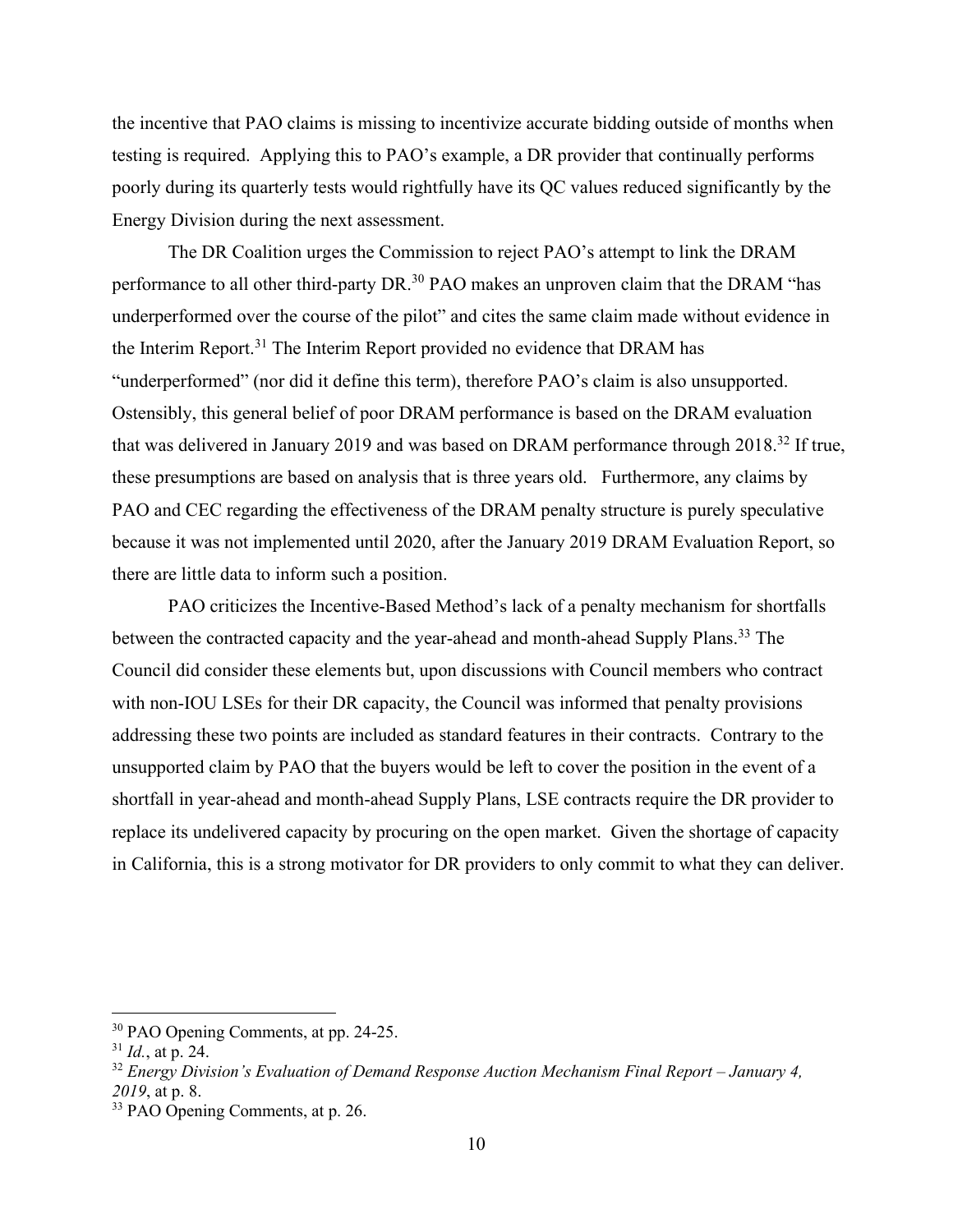#### **B. The Council's Proposal Will Not Create a Greater Burden than the LIP-Informed ELCC or LIP-Only DR QC Methodologies.**

The CAISO, PG&E, SCE, and PAO makes separate claims that the Incentive-Based Method would impose an excessive burden on the Energy Division to implement.<sup>34</sup> None of these parties provide any substantive explanation for why they believe this to be the case. Instead, the DR Coalition believes that the LIP-Informed ELCC Method will impose the greatest burden on the Energy Division to implement.

All three IOUs make references in their respective opening comments to working extensively with the Energy Division on the LIP-Informed ELCC Method.<sup>35</sup> Indeed, during Working Group discussions, it became clear that the allocation of Energy Division resources to this effort began in late December or early January. The Energy Division resources devoted to the CAISO and IOUs to date will likely be far exceeded by the additional resources needed to run the ELCC analyses on the IOU LIP profiles once the LIP Reports are submitted on April 1. In contrast, the Council has spent one hour with the Energy Division receiving feedback on its proposal. It is clear that the LIP-Informed ELCC is placing a far greater burden on Energy Division resources than the Incentive-Based Method and will very likely continue to do so. Therefore, it would only be fair that the Energy Division allocate an equal quantity of resources, to the extent they were needed, to implementing the Incentive-Based Method.

PG&E claims that the Incentive-Based Method would "put a burden on the Energy Division to request DR providers to furnish justification of the claimed capacity, while the necessary information is already provided in the LIP."<sup>36</sup> PG&E misunderstands the concept of this proposal. A DR provider would provide a completed Energy Division-approved template with all of the inputs of its Claimed QC value. The Energy Division would have the prerogative to ask for the detailed analysis if desired - just as they do during the LIP review process - but the purpose of the penalty structure is to eliminate the need to provide the entire analysis to them. Avoiding the need for Energy Division to review full analyses will save a significant amount of time. If the DR provider does not perform commensurate with its contract commitments, then it

<sup>&</sup>lt;sup>34</sup> CAISO Opening Comments, at pp. 5-6; PG&E Opening Comments, at p. 3; SCE Opening Comments, at p. 4; PAO Opening Comments, at p. 26.

<sup>&</sup>lt;sup>35</sup> PG&E Opening Comments, at p. 2; SCE Opening Comments, at p. 4; SDG&E Opening Comments, at p. 13.

 $36$  PG&E Opening Comments, at p. 3.